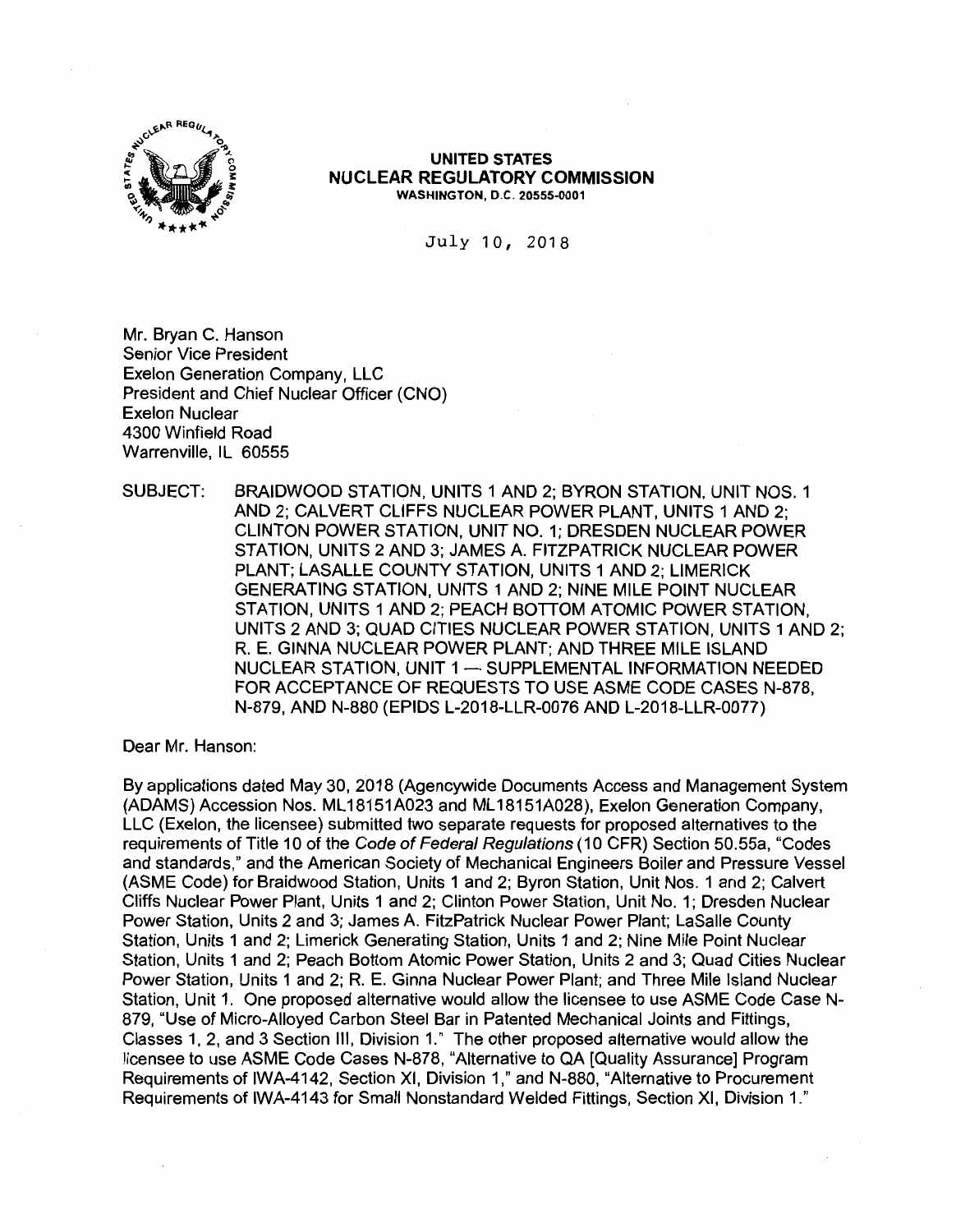Pursuant to 10 CFR  $50.55a(z)(1)$  and  $50.55a(z)(2)$ , the applicant shall demonstrate that the proposed alternatives would provide an acceptable level of quality and safety, or that compliance with the specified requirements of 10 CFR 50.55a would result in hardship or unusual difficulty without a compensating increase in the level of quality or safety.

The U.S. Nuclear Regulatory Commission (NRC) staff has reviewed your application and concluded that the information delineated in the enclosure to this letter is necessary to enable the staff to make an independent assessment regarding the acceptability of the proposed alternative in terms of regulatory requirements and the protection of public health and safety and the environment.

In order to make the application complete, the NRC staff requests that Exelon supplement the application to address the information requested in the enclosure by July 27, 2018. This will enable the NRC staff to begin its detailed technical review. If the information responsive to the NRC staff's request is not received by the above date, the application will not be accepted for review pursuant to 10 CFR 2.101, and the NRC will cease its review activities associated with the application. If the application is subsequently accepted for review, you will be advised of any further information needed to support the staff's detailed technical review by separate correspondence.

The information requested and associated time frame in this letter were discussed with Mr. Tom Loomis and other members of your staff on July 10, 2018.

If you have any questions, please contact me at (301) 415-1380.

Sincerely,

 $\beta$ /  $\beta$ *n* 

Blake Purnell, Project Manager Plant Licensing Branch Ill Division of Operating Reactor Licensing Office of Nuclear Reactor Regulation

Docket Nos. STN 50-456, STN 50-457, STN 50-454, STN 50-455, 50-317, 50-318, 50-461, 50-237, 50-249, 50-333, 50-373, 50-37 4, 50-352, 50-353, 50-220, 50-410, 50-277, 50-278, 50-254, 50-265, 50-244, and 50-289

Enclosure:

Supplemental Information Needed

cc: Distribution via Listserv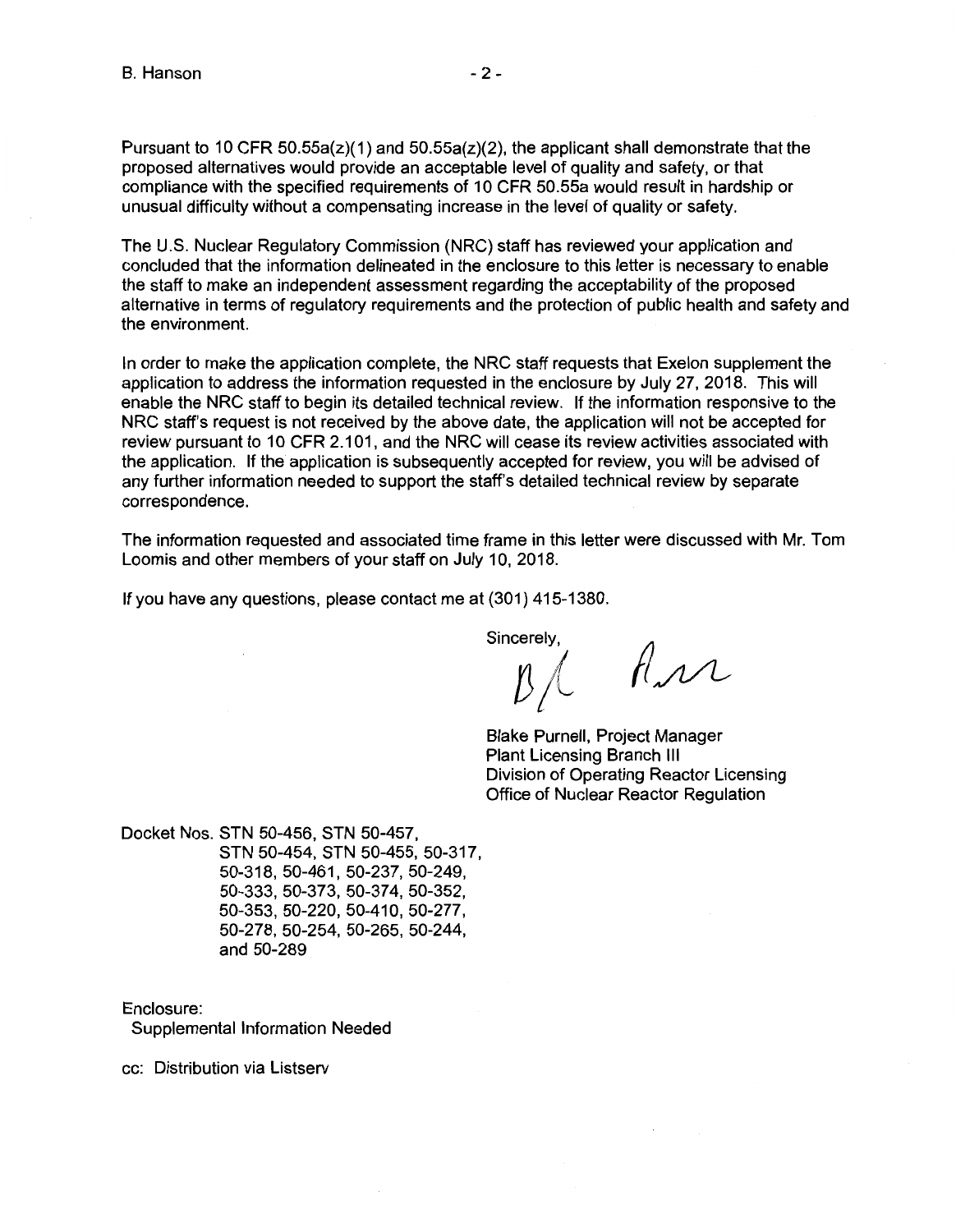# SUPPLEMENTAL INFORMATION NEEDED

# PROPOSED ALTERNATIVES TO USE ASME CODE CASES N-878, N-879, AND N-880

# EXELON GENERATION COMPANY, LLC

# DOCKET NOS. STN 50-456, STN 50-457. STN 50-454, STN 50-455. 50-317. 50-318.

#### 50-461, 50-237. 50-249, 50-333, 50-373, 50-374. 50-352, 50-353, 50-220. 50-410.

## 50-277. 50-278. 50-254. 50-265, 50-244, AND 50-289

By applications dated May 30, 2018 (Agencywide Documents Access and Management System (ADAMS) Accession Nos. ML 18151A023 and ML 18151A028), Exelon Generation Company, LLC (Exelon, the licensee) submitted two separate requests for proposed alternatives to the requirements of Title 10 of the Code of Federal Regulations (10 CFR) Section 50.55a, "Codes and standards," and the American Society of Mechanical Engineers (ASME) Boiler and Pressure Vessel Code for Braidwood Station, Units 1 and 2; Byron Station, Unit Nos. 1 and 2; Calvert Cliffs Nuclear Power Plant, Units 1 and 2; Clinton Power Station, Unit No. 1; Dresden Nuclear Power Station, Units 2 and 3; James A. FitzPatrick Nuclear Power Plant; LaSalle County Station, Units 1 and 2; Limerick Generating Station, Units 1 and 2; Nine Mile Point Nuclear Station, Units 1 and 2; Peach Bottom Atomic Power Station, Units 2 and 3; Quad Cities Nuclear Power Station, Units 1 and 2; R. E. Ginna Nuclear Power Plant; and Three Mile Island Nuclear Station, Unit 1. One proposed alternative would allow the licensee to use ASME Code Case N-879, "Use of Micro-Alloyed Carbon Steel Bar in Patented Mechanical Joints and Fittings, Classes 1, 2, and 3 Section Ill, Division 1." The other proposed alternative would allow the licensee to use ASME Code Cases N-878, "Alternative to QA [Quality Assurance] Program Requirements of IWA-4142, Section XI, Division 1," and N-880, "Alternative to Procurement Requirements of IWA-4143 for Small Nonstandard Welded Fittings, Section XI, Division 1."

The U.S. Nuclear Regulatory Commission staff has reviewed your applications and concluded that the information below is necessary for the staff to make an independent assessment regarding the acceptability of the proposed alternatives.

#### **Proposed alternative to use Code Case N-879**

- 1. Provide the applicable Edition and Addenda of ASME Code Section Ill, or other code of construction, for each applicable piping system in each nuclear unit included in the request.
- 2. Provide a list of each applicable system in each nuclear unit included in the request, including design and operating pressure, temperature, and environment.
- 3. Provide a description of the mechanical joint/fitting design, including the thickness and a drawing or sketch.
- 4. Provide the technical basis for the use of the proposed material that bounds all the conditions to which the components fabricated from the proposed material will be exposed.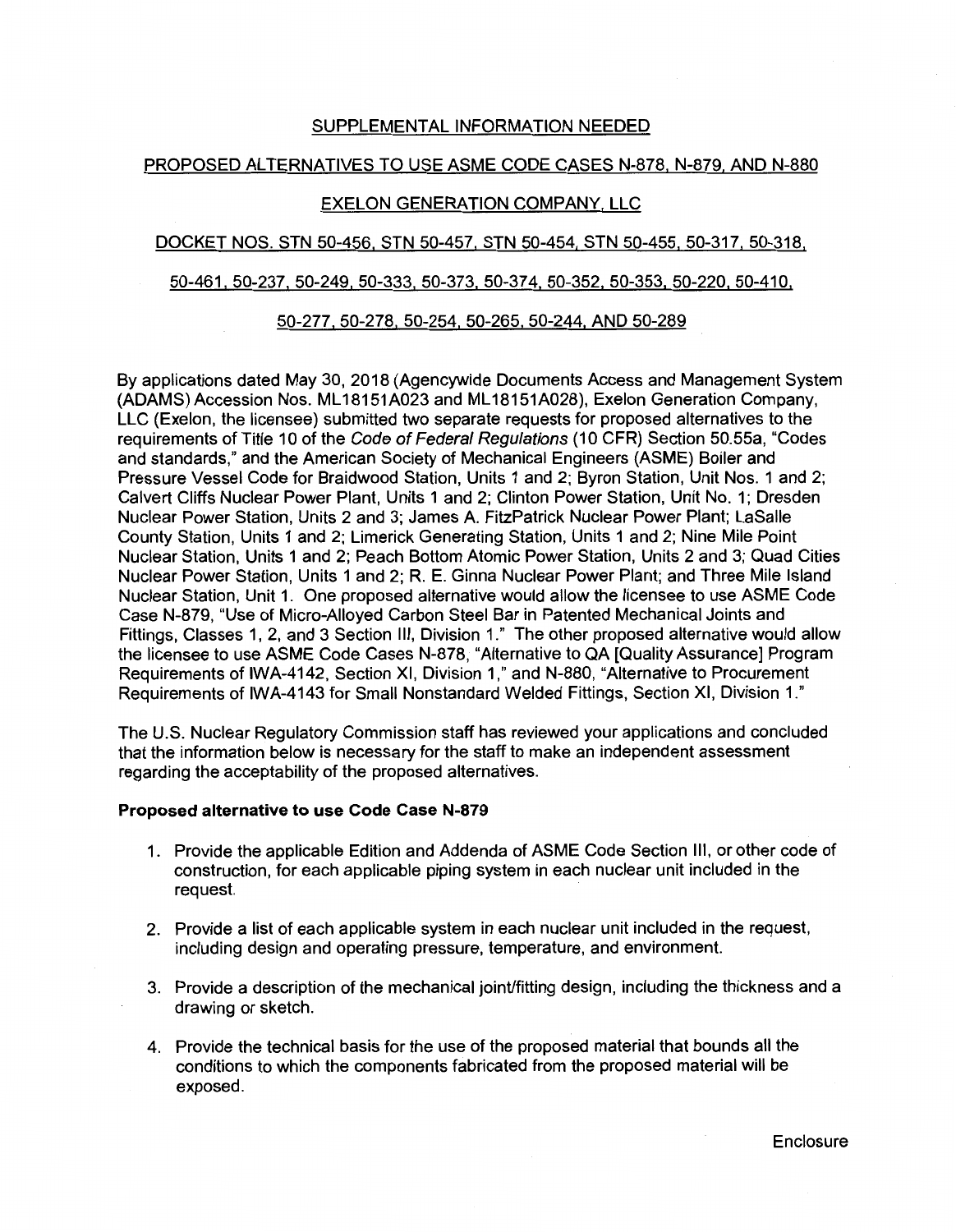- 5. Provide the maximum tensile strength for the proposed material, and discuss applicable fracture toughness requirements.
- 6. Provide welding preheat and post-weld heat treatment to be used for the joints and fittings, including a technical justification for the values that are selected.
- 7. Provide the specification and classification for weld filler material, and a justification for its selection.
- 8. Provide the P Number for the proposed material.
- 9. Provide information regarding the structural integrity and qualification methods used for the mechanical joints and fittings made of micro-alloyed carbon steel bar that will be used in ASME Code safety-related Section Ill, Division 1, Class 1, 2, and 3 systems.
- 10. For the locations where the mechanical joints with the proposed material will be used, provide a table describing the change in design margins for various load combinations (e.g., normal, upset, emergency, and faulted conditions), including the cumulative usage factor using in the fatigue analysis when applicable to the locations for the nuclear plant units.

#### **Proposed alternative to use Code Cases N-878 and N-880**

- 11. The application requests an alternative to specific ASME Code requirements to permit the procurement of material from a material supplier that does not possess ASME accreditation as a Quality System Certificate Holder or an NPT Certificate Holder. The proposed alternative was requested in accordance with 10 CFR  $50.55a(z)(2)$  and claims that possession of Quality System Certificate or an NPT Certificate would result in a hardship or unusual difficulty. The application states: "Without the use of these Code Cases in some situations, outage times could be increased, and plant and contractor personnel will receive significantly higher radiation doses, due to longer exposure times in the vicinity of the piping joint installation."
	- Explain how the dose to personnel is affected by whether or not a material supplier possesses a Quality System Certificate or an NPT Certificate. Alternatively, justify that the proposed alternative to use Code Cases N-878 and N-880 would provide an acceptable level of quality and safety in accordance with 10 CFR  $50.55a(z)(1)$ .